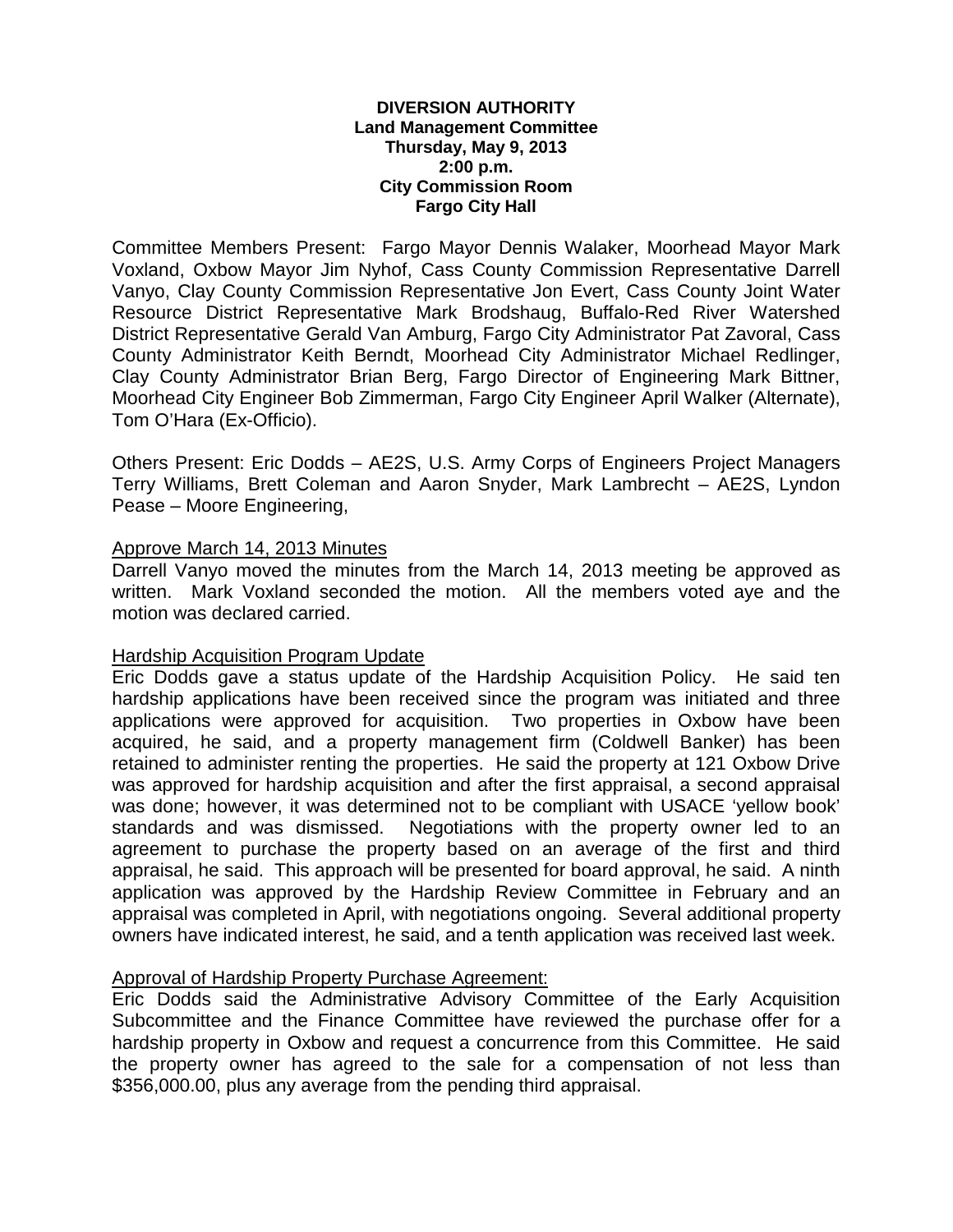Mark Bittner moved the Hardship Property Purchase Agreement be approved as outlined and the recommendation be presented to the Diversion Authority Board. Pat Zavoral seconded the motion. All the members voted aye and the motion was declared carried.

### Summary of Meeting with Individual Residents in Staging Area

Eric Dodds said teams met with 57 different property owners to explore their interest in buyouts, ring levees and relocation within a proposed protected area. He said a majority preferred buyouts and a handful said they would consider moving within the levee. If offered in an early timeframe, and if the Oxbow/Hickson/Bakke ring levee is large enough, he said, there may be more interest in relocating there. In addition to the meetings, 150 survey letters went out, many to recipients who are not impacted. He shared a summary of the survey forms returned after the meetings. He stated there are ongoing concerns about what people will do with their houses and timing of acquisitions. Feedback indicated most believed the buyout process was fair, he said, and the Hardship Acquisition Program is gaining interest. Those surveyed are in North Dakota, he said, and there are intentions to do similar information gathering with Minnesota residents. The development of a ring levee concept for Comstock would follow a similar pattern, he said.

In response to a question from Jon Evert about whether individual ring levees will protect houses and not farm buildings, Mr. Dodds said details on ring levees are uncertain at this point. Individual ring levees would have to be certified, he said, which by FEMA standards requires a government agency to own the land the levee sits on.

Aaron Snyder said the Corps would look at rural ring levees on a case-by-case basis. He said it is generally preferred that the entire farmstead be protected which is expensive. Individual assessments would determine whether it is more feasible to buy out a property or protect it, he said.

In response to a question from Jim Nyhof about whether anything has been communicated to residents about whether a buyout could be triggered sooner if a resident were willing to relocate within the levee, Tom O'Hara said no commitments for early acquisition to relocate within a levee were made as part of the meetings with residents; however, that does not preclude the Authority from creating a policy to change that.

Pat Zavoral said it is important to draft a policy statement for buyouts within these retention areas. The timing of the staging area buyouts will be a critical piece, he said, and it will be costly if all the buyouts are done and the diversion does not happen. The Corps policy is that buyouts do not happen until the project is in sight of operation, he said.

Keith Berndt said he would feel more comfortable enacting early acquisition of vulnerable property along the river rather than early acquisition of houses on higher land. Cass County has eleven such properties on the recently approved FEMA acquisition list, he said, which is a start.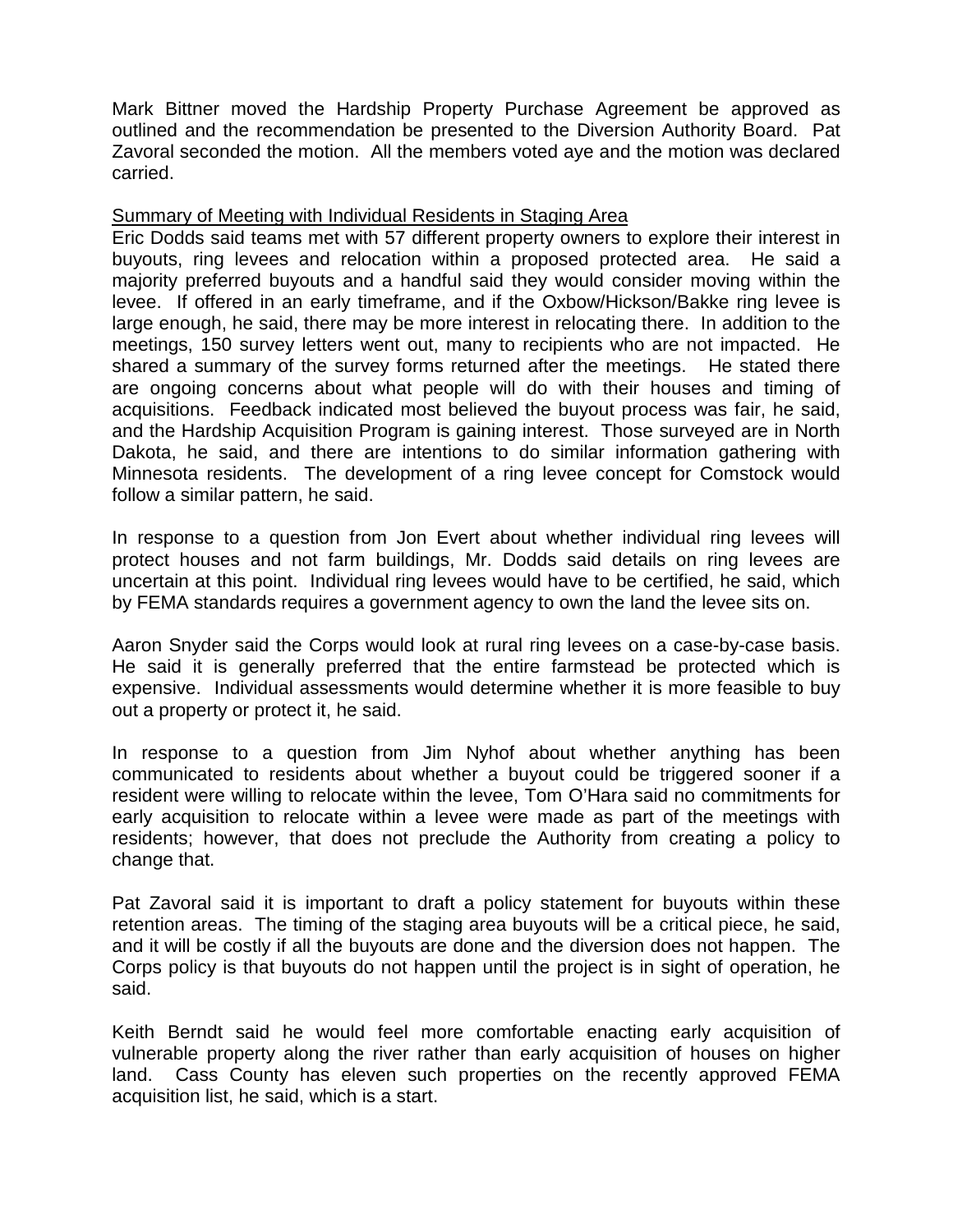Fargo Director of Engineering Mark Bittner said he was surprised when reviewing the actual drawings at how difficult it will be to put ring dikes around individual structures due to the depths and access.

In response to a question from Aaron Snyder about the possibility of residents displaced by the staging area relocating to existing homes, Jim Nyhof said there will be existing homes for sale, as well as other potential lots in Oxbow.

In response to a question from Gerald Van Amburg about maximum depth on a farm ring dike before that option is eliminated, Aaron Snyder said it would be site specific, having much to do with water depth, type of house and access. He said acquisition offers are to be made for depths above three feet, including farmsteads, although negotiations are possible.

Darrell Vanyo cautioned that comparisons may be made between individual ring dikes and what may be done in Oxbow/Hickson/Bakke. He said there is a difference in the depths involved, as well as the risks, access, maintenance and operations.

### Oxbow/Hickson/Bakke Ring Levee Alignment

Keith Berndt said the full ring levee alignment provides 500 year protection to 196 properties, an Oxbow/Hickson alignment protects 139, and an Oxbow only alignment protects only 106 properties. A full alignment protects key businesses, he said, and maintains the tax base for the Kindred School District. He said construction of the full alignment provides more certainty starting in 2014, while lesser alignments will leave property owners in limbo until at least 2018. The full alignment cost of \$65 million is \$20 million less than an Oxbow/Hickson alignment, he said, and \$25 million less than Oxbow only protection. He stated the disadvantages to the full alignment are that there is a lack of support from Bakke residents and opposition by Pleasant Township residents.

In response to a question from Mark Bittner about the number of lots available for relocation, Tom O'Hara said the final design will be based on the alignment selected. He said currently the figure is about 42 properties with the agreement being one-to-one for those displaced.

Pat Zavoral said it has been discussed that there would be a minimum of ten lots available in addition to the 42, because of the interest from people in the staging area to move within the protected area.

Eric Dodds said he has records of individuals who have indicated interest. He said relocation was discussed at an Outreach Committee meeting recently and Cass County Commissioner Ken Pawluk asked him to convey his suggestion that relocation could be a viable technical mitigation solution compared to buyouts.

Brett Coleman said that is something the Corps would have to discuss. He said it will depend on the alignment and there are constraints on how large the ring levee can be.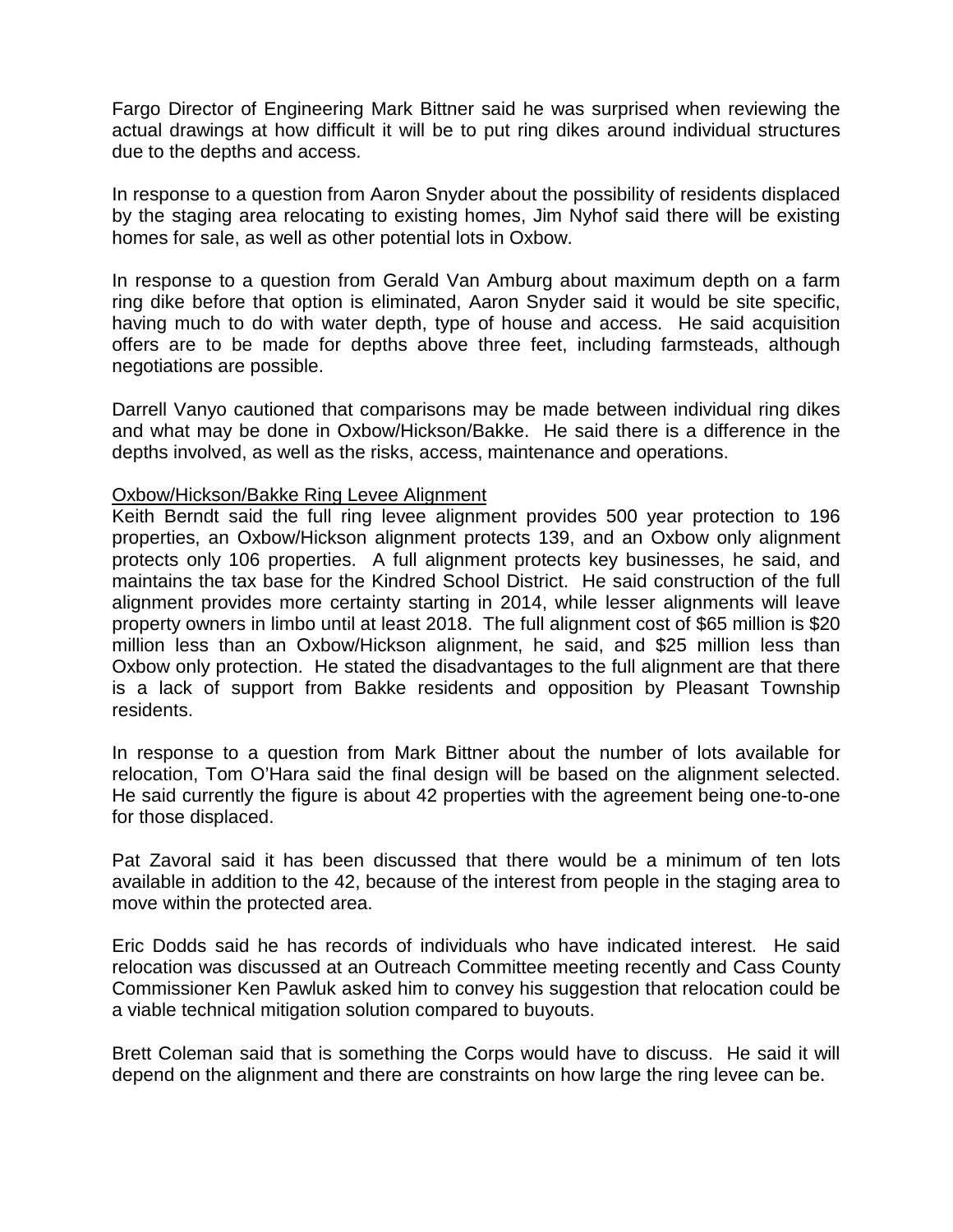Darrell Vanyo said he feels the right thing to do is construct a ring dike to protect Oxbow/Hickson/Bakke. A primary advantage is that the communities retain their existence and maintain a tax base for the Kindred School District, he said. He has heard people say their area can handle higher floods, he said, yet that does not take into consideration the measures that would need to be taken to protect Fargo in the event of a catastrophic flood and affect areas to the south. He said he looks at this added flood protection as a way of looking out for the people and putting them first.

Darrell Vanyo moved to support the full Oxbow/Hickson/Bakke alignment for the Oxbow Area Levee and the recommendation be presented to the Diversion Authority Board. Keith Berndt seconded the motion. All the members voted aye and the motion was declared carried.

# Agricultural Policy Subcommittee Update

Mark Lambrecht said the Agricultural Policy Subcommittee meeting on April 17th took place just after the individual property owners meetings and there was a large amount of interest. He said the Houston-Moore Group reported on the farmstead ring levee evaluation and had maps available so participants were able to discuss the feasibility of ring levees or the necessity of buyouts. In many areas, he said, due to the lack of access and depth of water, ring dikes are not feasible. Flowage easements and crop insurance/risk management continue to be discussed, he said, and work continues on the Agricultural Impacts Mitigation Plan. He said the next meeting of the subcommittee is scheduled for June 18th.

Eric Dodds said since the Agricultural Policy Subcommittee meeting, there have been discussions through Federal Crop Insurance with a reinsurer and he is optimistic that a Crop Insurance Plan can be worked out that is mutually agreeable.

Mayor Walaker said for the most part, farm residences are now located in the same area as they farm. It does not seem there are many solutions, other than relocating the residents to the protected area, he said. Farmers are being told the land will be accessible, he said, but what is too great a distance for them to travel to the land they are physically farming. He said greater detail is needed on the process.

Eric Dodds said there are 68 total properties within the staging area, and of the 62 that require mitigation, 49 are in Cass County, 12 are in Clay County, and 1 is in Richland County. There are 20 farmsteads total, he said, 14 in Cass County, 5 in Clay County and 1 in Richland County. Of the 48 total residences, he said, 38 are in Cass County and 10 are in Clay County.

Pat Zavoral said this committee will need to make a recommendation on how flowage easements will be initiated, when crop insurance will be paid, and the timing of relocations. He said if the south side levee gets built ahead of the completion of the diversion, farmland may be impacted.

Aaron Snyder stated if that south side levee construction is proposed and decided upon, there would be a requirement by the Corps to acquire the all land necessary in the southern portion that would correspond with the construction of those features.